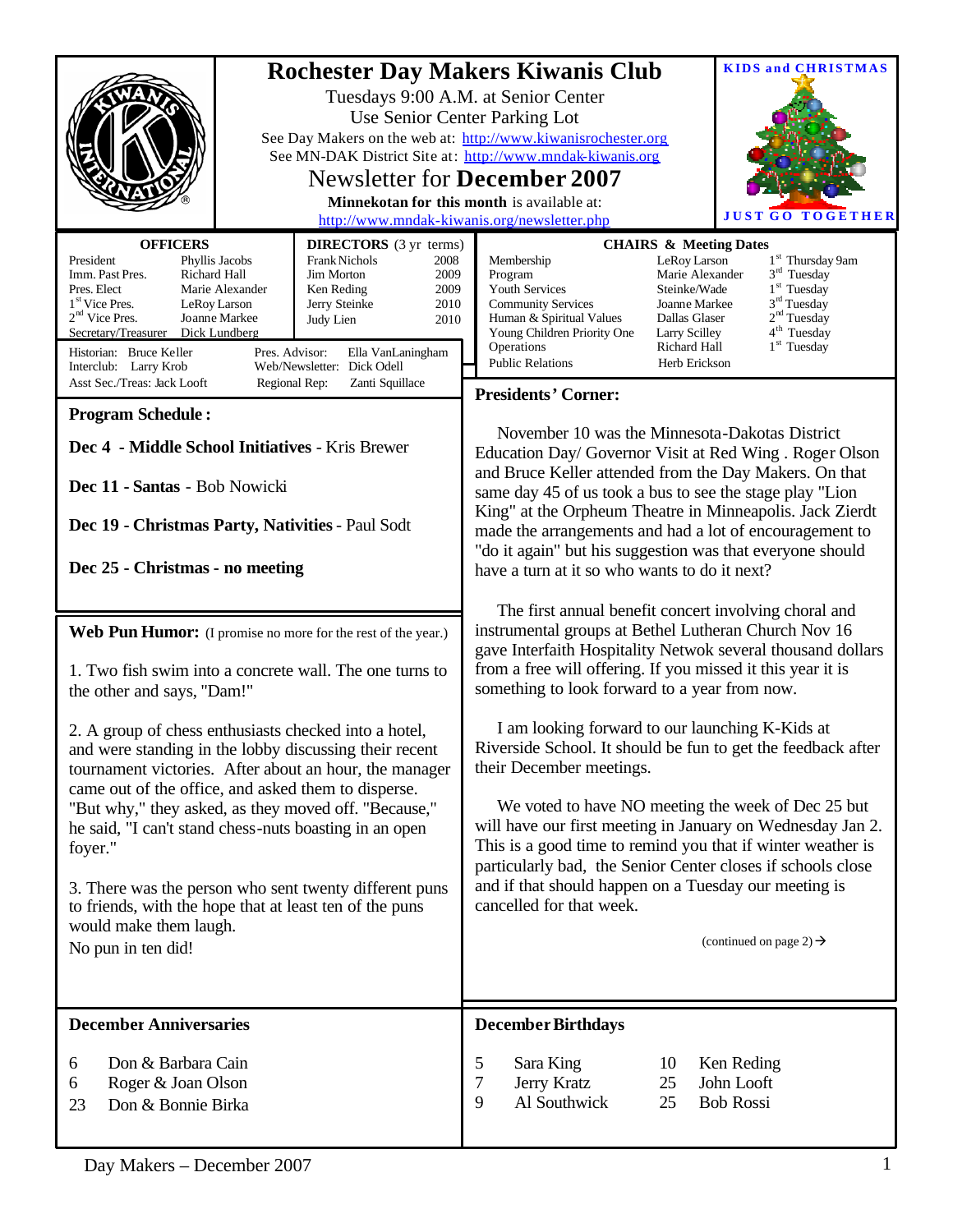#### **Secretary/Treasurers Report - Nov'07**

| <b>Bank Balance 10/31/07:</b>  |    | \$18,666.92 |
|--------------------------------|----|-------------|
| <b>Administrative Account:</b> |    | \$14,321.78 |
| Service Account:               |    | \$4,040.54  |
| Hockey/YCPO:                   | £. | 224.60      |
| Bike Repair:                   | £. | 80.00       |

**Day Makers on leave:** Merlyn Jeche, Ron King, Sara King

**October Service Hour Statistics:** 990 hours by 61 members, 73% Participation.

## **There was no board meeting in November**

Richard Lundberg, Treasurer

**Human and Spiritual Values:** from Dallas Glaser

#### **Always Say A Prayer**

There's work to do, deadlines to meet; You've got no time to spare, But as you hurry and scurry – ASAP – Always Say A Prayer.

In the midst of family chaos, "Quality time" is rare. Do your best; let God do the rest – ASAP – Always Say A Prayer.

It may seem like your worries Are more than you can bear. Slow down and take a breather – ASAP – Always Say A Prayer.

God knows how stressful life is; He wants to ease our cares, And He'll respond to all your needs ASAP – Always Say A Prayer.

-- Author unknown REPRINTED FROM THE LUTHERAN DIGEST

### **K-Kids Club at Riverside Elementary School:**

After several months of planning we will have the first K-Kids Club meeting on December 4 from 3:30pm to 5:00. Sue Thalacker, a volunteer coordinator at Riverside, has been very helpful in planning the club's activities. Sue also recruited fourth and fifth graders as the 15 initial club members.

Dawn Fairbrother, a Kiwanis district resource person, spoke to the Day Makers explaining the goals of a K-Kids Club. This is an elementary school service club that ideally would lead to participation in a Builders Club in middle school. Students would continue their service to our community in the Key Club that we sponsor at Century High School.

Paul Sodt is explaining the philosophy of Kiwanis and K-Kids at our first meeting. Jack Zierdt will describe the responsibilities of the officers and some aspects of parliamentary procedure to assist the new club members. We had 8 Day Makers attend a planning meeting on November 13. At our December  $18<sup>th</sup>$  meeting we plan to make some Christmas table decorations to be delivered to a care center near Riverside Elementary.

K-Kids will meet on the first and third Tuesday of each month from 3:30 to 5:00 in the art room directly above the main office. Day Makers are urged to sign up and come and help at the meetings.

Al Strom

## **President's Corner:** (continued from page 1)

 December will be a busy month for us...bell ringing for the Salvation Army and helping Christmas Anonymous to mention two of the seasonal projects. As a result of the hard work of Jack Holmes and the bike repair crew who have repaired over 160 bikes this year many children will be receiving a bike at the Christmas Anonymous event on Dec 15. The Hockey Festival will follow the week after Christmas and is an opportunity to participate in a program that generates funds for our club based on hours of volunteering.

 Our Christmas party will be Dec 18. Be sure to invite spouses to join us.

Happy Holidays to All!

Phyllis

 $\overline{a}$